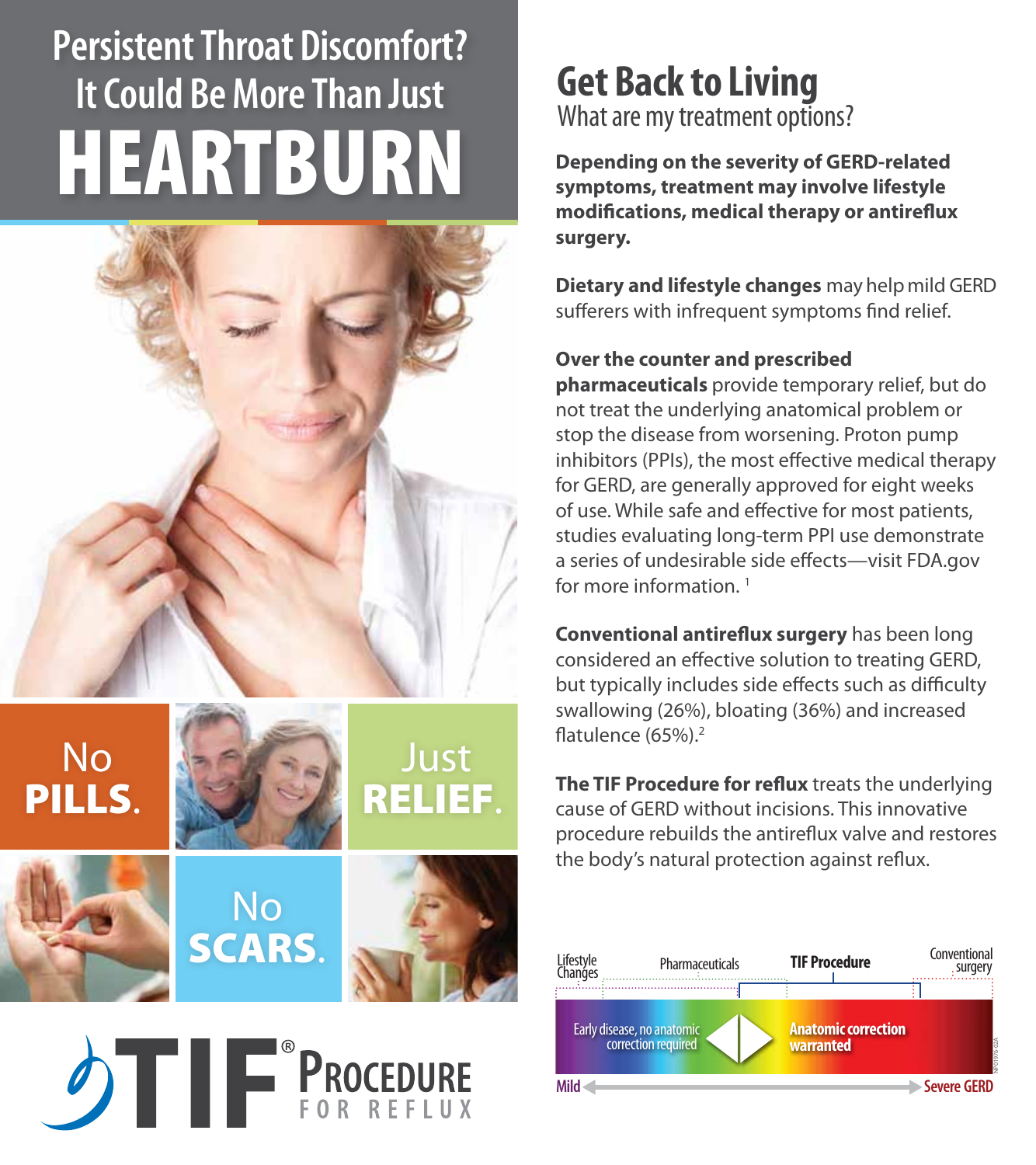### **The TIF Procedure**  An Incisionless Solution for Acid Reflux.

#### **Reflux, the root of discomfort.**

Most people associate acid reflux with its most typical symptoms: heartburn and regurgitation.

These indicators are usually attributed to gastroesophageal reflux disease (GERD), caused by the reflux, or backflow, of stomach fluids up into the lower esophagus.

But reflux can extend beyond the lower esophagus, causing a series of symptoms not immediately associated with heartburn, varying from mild or moderate to severe. You may experience any of the following atypical symptoms:



These symptoms can indicate **laryngopharyngeal reflux (LPR)**. Patients suffering from LPR may not experience heartburn, and therefore do not achieve sufficient relief with traditional reflux medications like proton pump inhibitors (PPIs), which only reduce the acid content of the stomach.

# When left untreated, **REFLUX** can lead to serious conditions.



## **What causes REFLUX?**

Reflux is caused by changes in the gastroesophageal valve (GEV) that allow acid to flow back from the stomach into the esophagus. The GEV is the body's natural antireflux barrier.



**Functional GEV** Valve closes to prevent reflux of acid and non-acid stomach fluids



**Dysfunctional GEV** Valve is unable to close, allowing stomach fluids to reflux into esophagus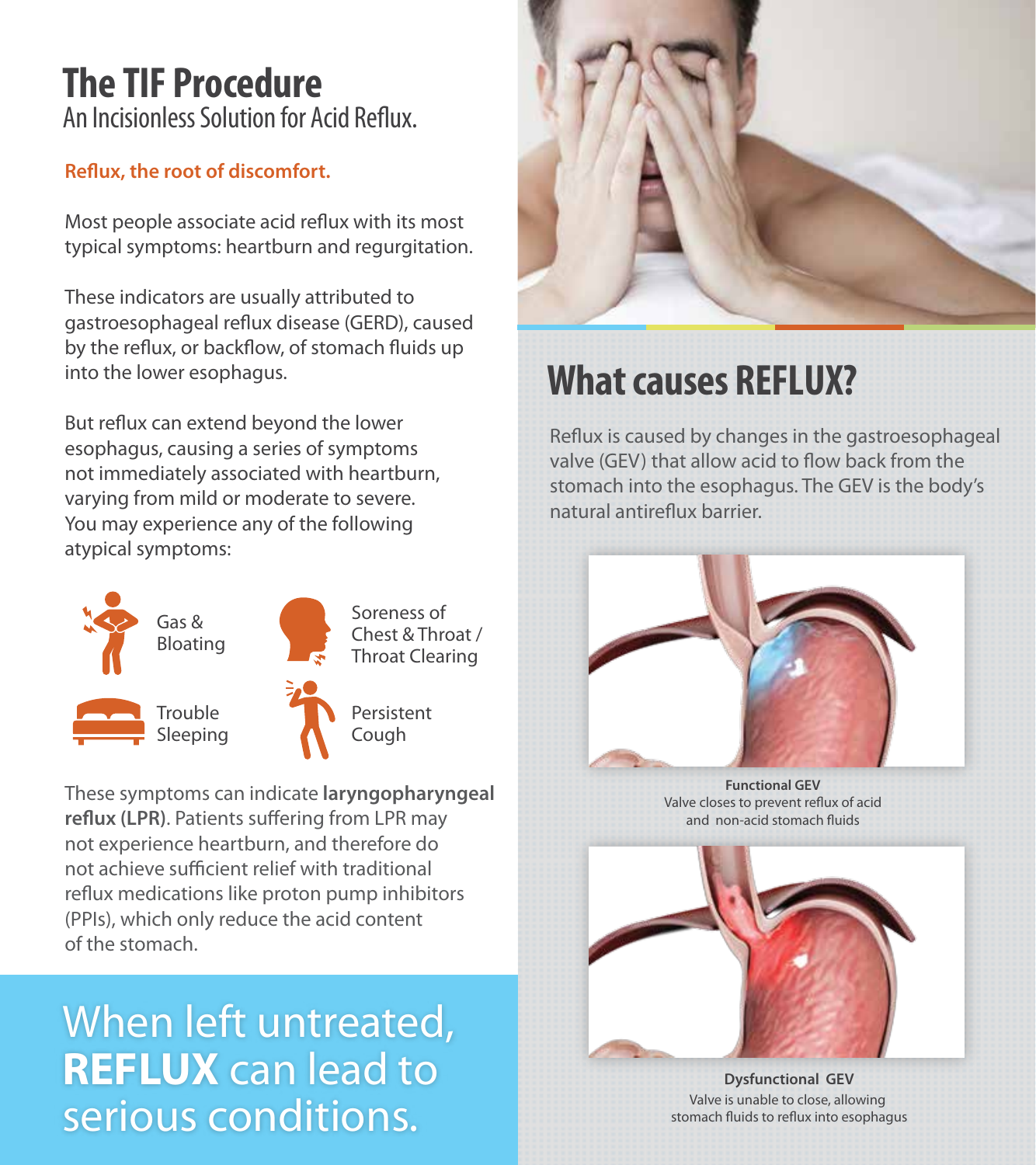## **What is the TIF procedure for reflux?**

**Transoral Incisionless Fundoplication (TIF®)** is a procedure that treats LPR and GERD at its source.

This incisionless approach uses the EsophyX® device to rebuild an antireflux valve to restore the body's natural protection against acid reflux.



By accessing the gastroesophageal junction through the mouth, there are no scars, minimizing complications and possibly leading to a quicker recovery.

# **FAQ'S**

#### **Is the TIF procedure effective?**

Yes! In a 2016 study, 90% of patients experienced a reduction of their symptoms below the LPR threshold. More than 88% of patients experienced elimination of all daily troublesome atypical symptoms. And 71% of patients were able to **completely** stop taking their PPIs after the TIF procedure.<sup>3</sup>

#### **Is the TIF procedure safe?**

The TIF procedure has an excellent safety profile. It has been performed on more than 18,000 patients with minimal complications. Clinical studies demonstrate that TIF patients **rarely**  experience long-term side effects commonly associated with traditional antireflux surgery such as chronic dysphagia (trouble swallowing), gas bloat syndrome and increased flatulence.

## **BEFORE** THE PROCEDURE

Your physician will determine if you are a candidate by having you undergo diagnostic testing. You will receive instructions on when to stop eating and drinking just prior to the TIF procedure.

## **DURING** THE PROCEDURE

The TIF procedure is performed under general anesthesia and generally takes less than an hour. The EsophyX device and an endoscope are introduced together through your mouth (transorally) and advanced into the esophagus. With visualization provided by the endoscope, the surgeon uses the EsophyX device to reconstruct and form a new valve.

## **AFTER** THE PROCEDURE

You may be able to return home the next day as well as go back to work and resume most normal activities within a few days. You should expect to experience some discomfort in your stomach, chest, nose and throat for three to seven days after the procedure. While your newly reconstructed valve heals, you will be on a modified diet.



**WHA**

**T**

**T**

**O**

**EXPE**

**C**